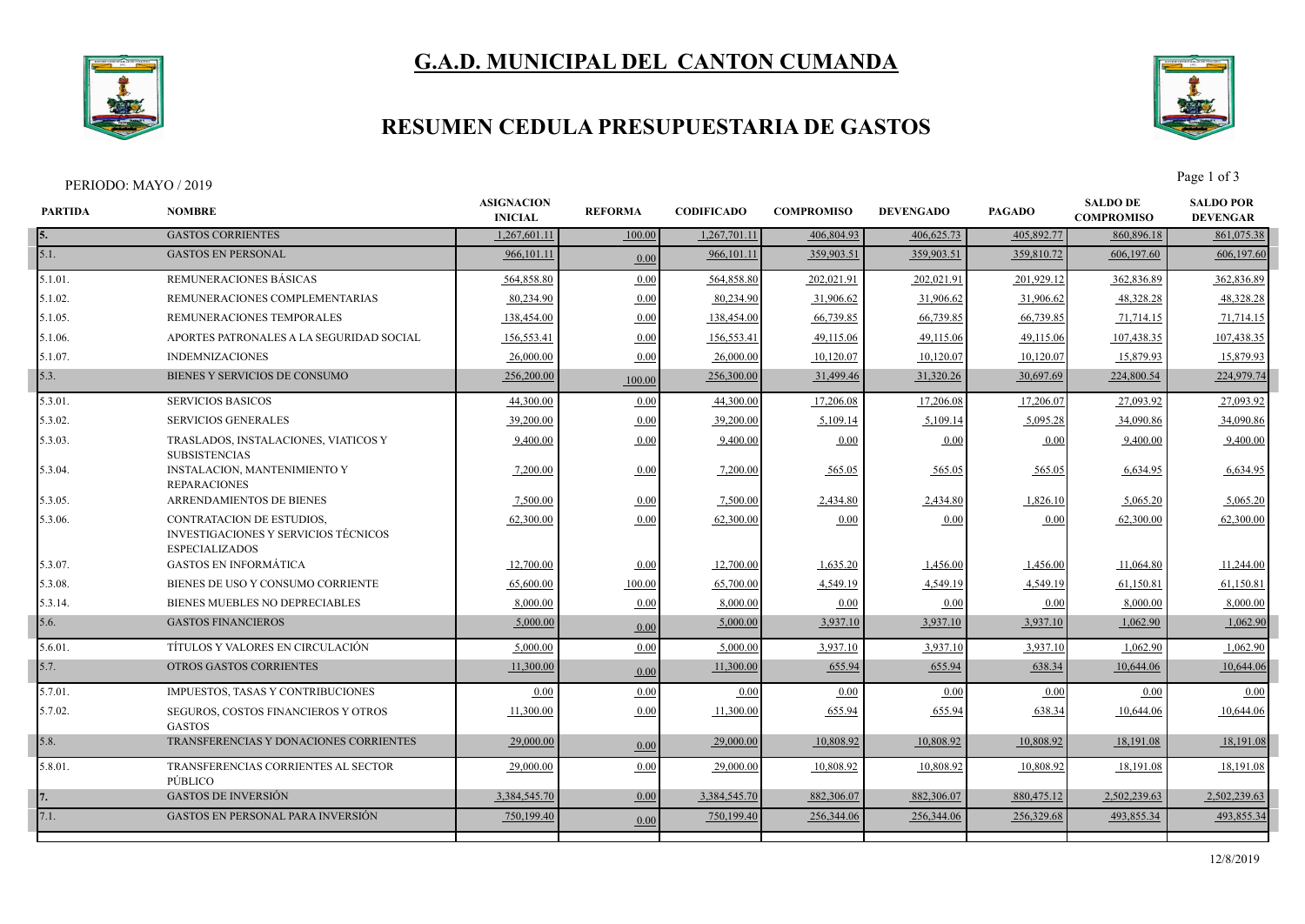

# **G.A.D. MUNICIPAL DEL CANTON CUMANDA**

### **RESUMEN CEDULA PRESUPUESTARIA DE GASTOS**



PERIODO: MAYO / 2019 Page 2 of 3

| REMUNERACIONES BÁSICAS<br>7.1.01.<br>383,183.00<br>383,183.00<br>146,447.75<br>146,447.75<br>236,735.25<br>0.00<br>146,435.19<br>65,371.25<br>7.1.02.<br>REMUNERACIONES COMPLEMENTARIAS<br>0.00<br>65,371.25<br>25,247.80<br>25,247.80<br>25,247.80<br>40,123.45<br>REMUNERACIONES TEMPORALES<br>121,700.00<br>121,700.00<br>46,253.60<br>46,253.60<br>46,251.78<br>7.1.05.<br>0.00<br>75,446.40<br>110,131.00<br>37,152.91<br>7.1.06.<br>APORTES PATRONALES A LA SEGURIDAD SOCIAL<br>0.00<br>110,131.00<br>37,152.91<br>37,152.91<br>72,978.09<br>69,814.15<br>0.00<br>1,242.00<br>68,572.15<br>7.1.07.<br><b>INDEMNIZACIONES</b><br>69,814.15<br>1,242.00<br>1,242.00<br>7.3.<br>BIENES Y SERVICIOS PARA INVERSIÓN<br>217,212.78<br>731,068.83<br>731,068.83<br>217,212.78<br>215,465.70<br>513,856.05<br>0.00<br>7.3.02.<br><b>SERVICIOS GENERALES</b><br>50,300.00<br>0.00<br>50,300.00<br>14,946.55<br>14,946.55<br>14,765.15<br>35, 353. 45<br>TRASLADOS, INSTALACIONES , VIÁTICOS Y<br>7.3.03.<br>4,200.00<br>0.00<br>4,200.00<br>263.00<br>263.00<br>263.00<br>3,937.00<br><b>SUBSISTENCIAS</b><br><b>INSTALACIONES, MANTENIMIENTOS Y</b><br>123,500.00<br>18,330.02<br>18,330.02<br>7.3.04.<br>0.00<br>123,500.00<br>17,861.05<br>105,169.98 | 236,735.25<br>40,123.45<br>75,446.40<br>72,978.09<br>68,572.15<br>513,856.05<br>35,353.45<br>3,937.00<br>105,169.98 |
|-------------------------------------------------------------------------------------------------------------------------------------------------------------------------------------------------------------------------------------------------------------------------------------------------------------------------------------------------------------------------------------------------------------------------------------------------------------------------------------------------------------------------------------------------------------------------------------------------------------------------------------------------------------------------------------------------------------------------------------------------------------------------------------------------------------------------------------------------------------------------------------------------------------------------------------------------------------------------------------------------------------------------------------------------------------------------------------------------------------------------------------------------------------------------------------------------------------------------------------------------------|---------------------------------------------------------------------------------------------------------------------|
|                                                                                                                                                                                                                                                                                                                                                                                                                                                                                                                                                                                                                                                                                                                                                                                                                                                                                                                                                                                                                                                                                                                                                                                                                                                       |                                                                                                                     |
|                                                                                                                                                                                                                                                                                                                                                                                                                                                                                                                                                                                                                                                                                                                                                                                                                                                                                                                                                                                                                                                                                                                                                                                                                                                       |                                                                                                                     |
|                                                                                                                                                                                                                                                                                                                                                                                                                                                                                                                                                                                                                                                                                                                                                                                                                                                                                                                                                                                                                                                                                                                                                                                                                                                       |                                                                                                                     |
|                                                                                                                                                                                                                                                                                                                                                                                                                                                                                                                                                                                                                                                                                                                                                                                                                                                                                                                                                                                                                                                                                                                                                                                                                                                       |                                                                                                                     |
|                                                                                                                                                                                                                                                                                                                                                                                                                                                                                                                                                                                                                                                                                                                                                                                                                                                                                                                                                                                                                                                                                                                                                                                                                                                       |                                                                                                                     |
|                                                                                                                                                                                                                                                                                                                                                                                                                                                                                                                                                                                                                                                                                                                                                                                                                                                                                                                                                                                                                                                                                                                                                                                                                                                       |                                                                                                                     |
|                                                                                                                                                                                                                                                                                                                                                                                                                                                                                                                                                                                                                                                                                                                                                                                                                                                                                                                                                                                                                                                                                                                                                                                                                                                       |                                                                                                                     |
|                                                                                                                                                                                                                                                                                                                                                                                                                                                                                                                                                                                                                                                                                                                                                                                                                                                                                                                                                                                                                                                                                                                                                                                                                                                       |                                                                                                                     |
| <b>REPARACIONES</b>                                                                                                                                                                                                                                                                                                                                                                                                                                                                                                                                                                                                                                                                                                                                                                                                                                                                                                                                                                                                                                                                                                                                                                                                                                   |                                                                                                                     |
| 20,000.00<br>ARRENDAMIENTO DE BIENES<br>20,000.00<br>900.00<br>900.00<br>900.00<br>19,100.00<br> 7.3.05.<br>0.00                                                                                                                                                                                                                                                                                                                                                                                                                                                                                                                                                                                                                                                                                                                                                                                                                                                                                                                                                                                                                                                                                                                                      | 19,100.00                                                                                                           |
| CONTRATACIONES DE ESTUDIOS E<br>7.3.06.<br>24,000.00<br>0.00<br>2,150.03<br>24,000.00<br>2,150.03<br>2,031.51<br>21,849.97<br><b>INVESTIGACIONES Y SERVICIOS TÉCNICOS</b><br><b>ESPECIALIZADOS</b>                                                                                                                                                                                                                                                                                                                                                                                                                                                                                                                                                                                                                                                                                                                                                                                                                                                                                                                                                                                                                                                    | 21,849.97                                                                                                           |
| <b>GASTOS EN INFORMÁTICA</b><br>2,500.00<br>2,500.00<br>2,500.00<br>7.3.07.<br>0.00<br>0.00<br>0.00<br>0.00                                                                                                                                                                                                                                                                                                                                                                                                                                                                                                                                                                                                                                                                                                                                                                                                                                                                                                                                                                                                                                                                                                                                           | 2.500.00                                                                                                            |
| BIENES DE USO Y CONSUMO DE INVERSIÓN<br>481,068.83<br>170,379.52<br>170,379.52<br>7.3.08.<br>0.00<br>481,068.83<br>169,408.98<br>310,689.31                                                                                                                                                                                                                                                                                                                                                                                                                                                                                                                                                                                                                                                                                                                                                                                                                                                                                                                                                                                                                                                                                                           | 310,689.31                                                                                                          |
| BIENES MUEBLES NO DEPRECIABLES<br>25,500.00<br>0.00<br>10,243.66<br>10,243.66<br>10,236.01<br>7.3.14.<br>25,500.00<br>15,256.34                                                                                                                                                                                                                                                                                                                                                                                                                                                                                                                                                                                                                                                                                                                                                                                                                                                                                                                                                                                                                                                                                                                       | 15,256.34                                                                                                           |
| 7.5.<br><b>OBRAS PÚBLICAS</b><br>306,683.25<br>1,647,315.47<br>1,647,315.47<br>306,683.25<br>306,613.76<br>1,340,632.22<br>0.00                                                                                                                                                                                                                                                                                                                                                                                                                                                                                                                                                                                                                                                                                                                                                                                                                                                                                                                                                                                                                                                                                                                       | 1,340,632.22                                                                                                        |
| OBRAS DE INFRAESTRUCTURA<br>1,627,315.47<br>0.00<br>1,627,315.47<br>306,683.25<br>306,683.25<br>1,320,632.22<br>7.5.01.<br>306,613.76                                                                                                                                                                                                                                                                                                                                                                                                                                                                                                                                                                                                                                                                                                                                                                                                                                                                                                                                                                                                                                                                                                                 | 1,320,632.22                                                                                                        |
| 7.5.04.<br>OBRAS EN LÍNEAS, REDES E INSTALACIONES<br>20,000.00<br>0.00<br>20,000.00<br>0.00<br>20,000.00<br>0.00<br>0.00<br><b>ELÉCTRICAS</b>                                                                                                                                                                                                                                                                                                                                                                                                                                                                                                                                                                                                                                                                                                                                                                                                                                                                                                                                                                                                                                                                                                         | 20,000.0                                                                                                            |
| OTROS GASTOS DE INVERSIÓN<br>25,000.00<br>7.7.<br>25,000.00<br>1,818.68<br>1,818.68<br>1,818.68<br>23,181.32<br>0.00                                                                                                                                                                                                                                                                                                                                                                                                                                                                                                                                                                                                                                                                                                                                                                                                                                                                                                                                                                                                                                                                                                                                  | 23,181.32                                                                                                           |
| 0.00<br>7.7.02.<br>SEGUROS, COSTOS FINANCIEROS Y OTROS<br>25,000.00<br>25,000.00<br>1,818.68<br>1,818.68<br>1,818.68<br>23,181.32<br><b>GASTOS</b>                                                                                                                                                                                                                                                                                                                                                                                                                                                                                                                                                                                                                                                                                                                                                                                                                                                                                                                                                                                                                                                                                                    | 23,181.32                                                                                                           |
| TRANSFERENCIAS Y DONACIONES PARA<br>100,247.30<br>100,247.30<br>7.8.<br>230,962.00<br>230,962.00<br>100,247.30<br>130,714.70<br>0.00<br><b>INVERSIÓN</b>                                                                                                                                                                                                                                                                                                                                                                                                                                                                                                                                                                                                                                                                                                                                                                                                                                                                                                                                                                                                                                                                                              | 130,714.70                                                                                                          |
| 230,962.00<br>0.00<br>230,962.00<br>100,247.30<br>100,247.30<br>100,247.30<br>7.8.01.<br>TRANSFERENCIAS PARA INVERSION AL SECTOR<br>130,714.70<br>PÚBLICO                                                                                                                                                                                                                                                                                                                                                                                                                                                                                                                                                                                                                                                                                                                                                                                                                                                                                                                                                                                                                                                                                             | 130,714.70                                                                                                          |
| <b>GASTOS DE CAPITAL</b><br>261,700.00<br>0.00<br>261,700.00<br>9,561.15<br>9,561.15<br>9,561.15<br>252,138.85                                                                                                                                                                                                                                                                                                                                                                                                                                                                                                                                                                                                                                                                                                                                                                                                                                                                                                                                                                                                                                                                                                                                        | 252,138.85                                                                                                          |
| 8.4.<br><b>BIENES DE LARGA DURACIÓN</b><br>261,700.00<br>261,700.00<br>9,561.15<br>9,561.15<br>9,561.15<br>252,138.85<br>0.00                                                                                                                                                                                                                                                                                                                                                                                                                                                                                                                                                                                                                                                                                                                                                                                                                                                                                                                                                                                                                                                                                                                         | 252,138.85                                                                                                          |
| <b>BIENES MUEBLES</b><br>251,700.00<br>0.00<br>251,700.00<br>9,561.15<br>9,561.1:<br>9,561.1.<br>242,138.85<br>8.4.01.                                                                                                                                                                                                                                                                                                                                                                                                                                                                                                                                                                                                                                                                                                                                                                                                                                                                                                                                                                                                                                                                                                                                | 242,138.85                                                                                                          |
| 10,000.00<br>0.00<br>10,000.00<br>8.4.02.<br><b>BIENES INMUEBLES</b><br>10,000.00<br>0.00<br>0.00<br>0.00                                                                                                                                                                                                                                                                                                                                                                                                                                                                                                                                                                                                                                                                                                                                                                                                                                                                                                                                                                                                                                                                                                                                             | 10,000.00                                                                                                           |